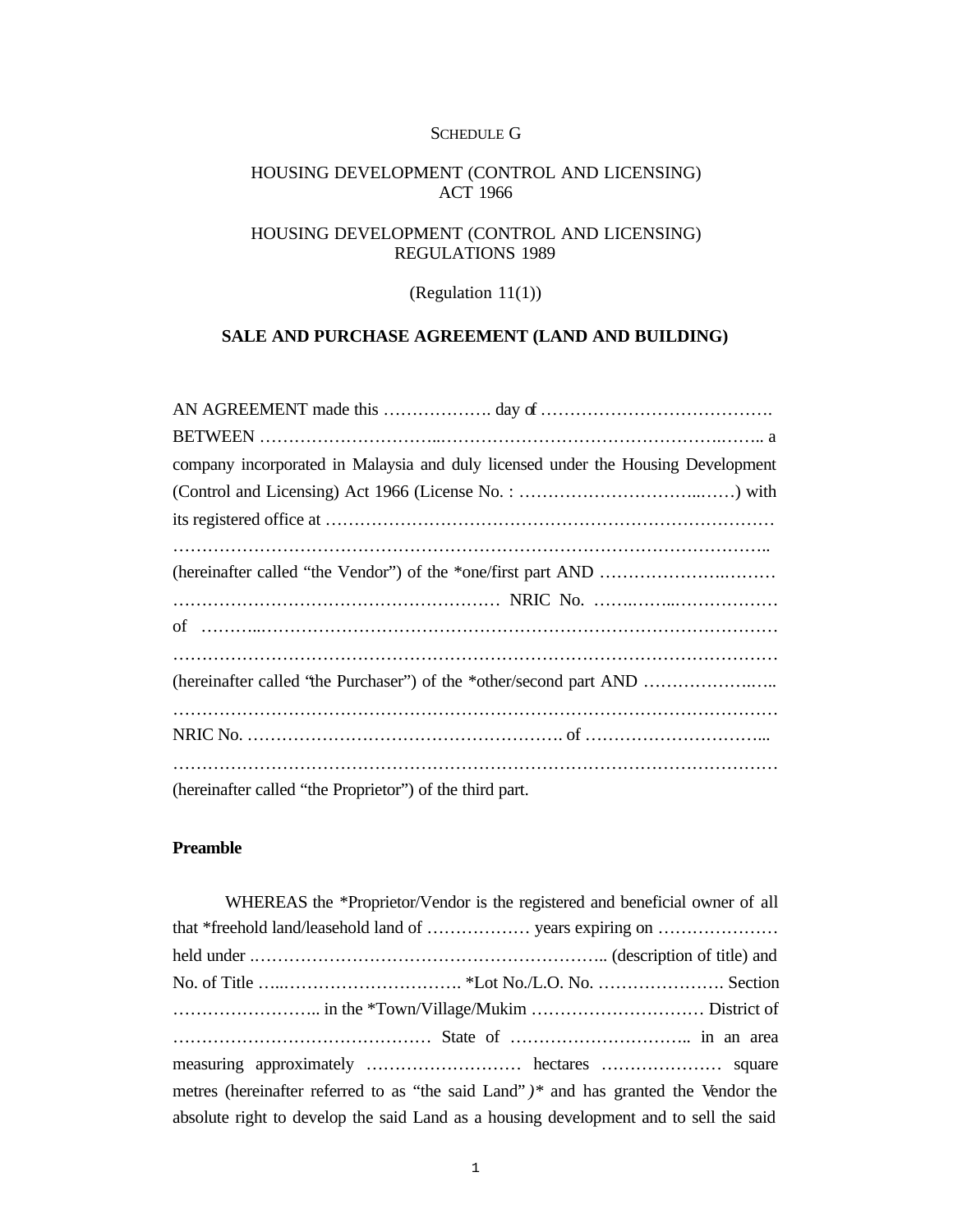Land;

\*AND WHEREAS the Proprietor hereby agrees to the sale of the said Land for the purpose of this Agreement;

AND WHEREAS the said Land is charged to ……………………………….… with its registered office at ……………………………………………………………… as security for the loan granted to the Vendor;

AND WHEREAS the Vendor has, at its own cost and expense, obtained the approval of the Appropriate Authority for the subdivision of the said Land into building lots in accordance with the approved Layout Plan a copy of which is annexed as the First Schedule (hereinafter referred to as "the Layout Plan") and separate documents of title have \*since been/not yet been issued by the Appropriate Authority;

AND WHEREAS the Vendor has, at its own cost and expense, obtained the approval of the building plans (hereinafter referred to as "the Building Plan") from the Appropriate Authority, a copy of which is annexed as the Second Schedule;

| AND WHEREAS the Vendor is developing the said Land as a housing |  |  |  |  |  |
|-----------------------------------------------------------------|--|--|--|--|--|
|                                                                 |  |  |  |  |  |
|                                                                 |  |  |  |  |  |
|                                                                 |  |  |  |  |  |

AND WHEREAS the Vendor has agreed to sell and the Purchaser has agreed to purchase all that piece of land with vacant possession distinguished as \*Plot/Lot No. : ……………………………………. and which is more particularly delineated and shaded RED in the Layout Plan measuring approximately …………… square metres in area (hereinafter referred to as "the said Lot") TOGETHER with a …………………………………………………………….……………... to be erected thereon (hereinafter referred to as "the said Building") described in the Vendor's plan as Type .…………………… specified in the Second Schedule hereto, (and the said Lot and Building are hereinafter collectively referred to as "the said Property"), subject to the terms and conditions hereinafter contained;

NOW IT IS HEREBY AGREED as follows: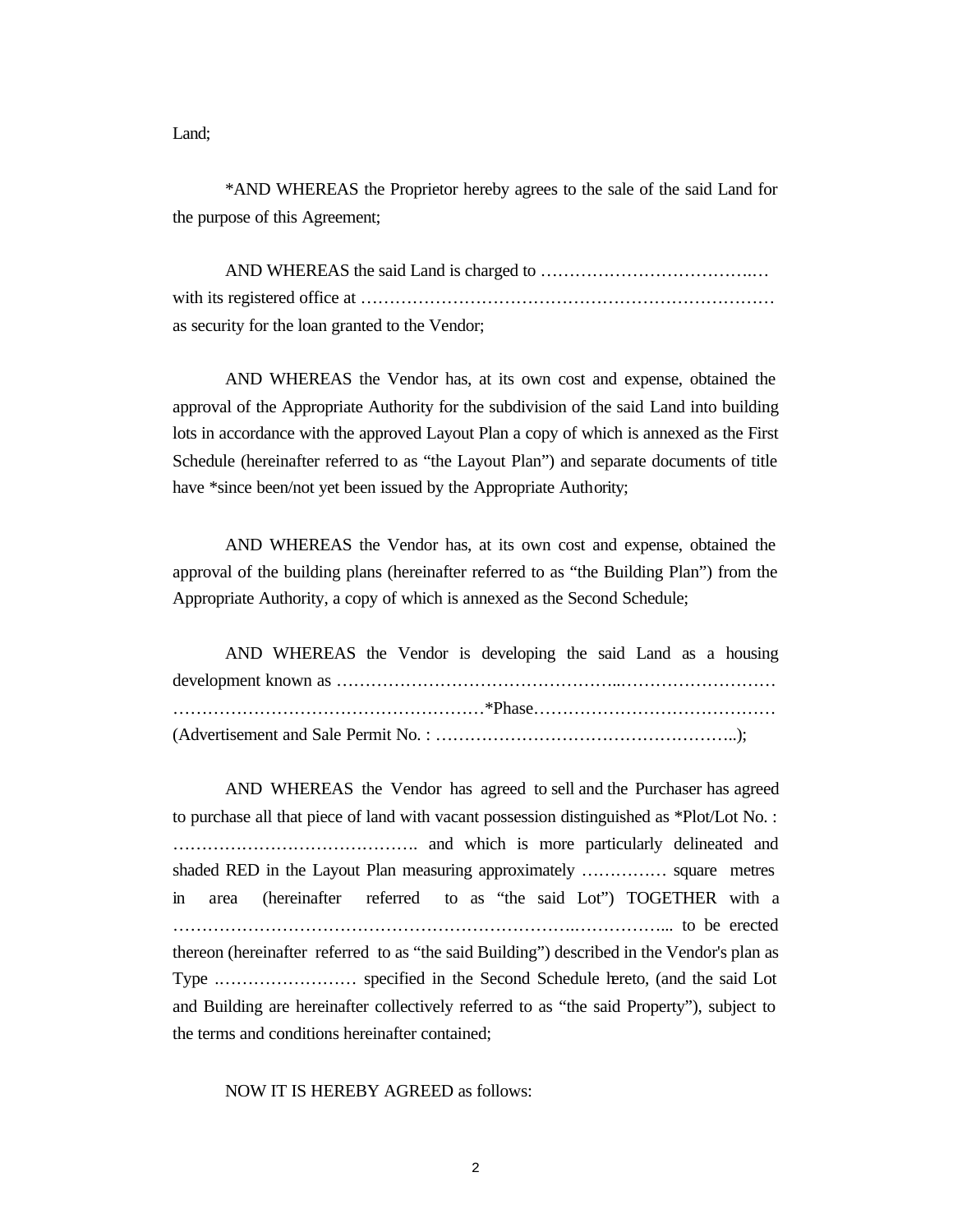#### **Property free from agricultural, industrial and building restrictions**

1. The Vendor hereby agrees to sell and the Purchaser agrees to purchase the said Property free from any agricultural or industrial conditions expressed or implied and any restrictions against the building of housing accommodation thereon and all encumbrances other than those imposed by the provisions hereto/already subsisting at the date hereof (if any) and any conditions expressed or implied affecting the title.

# **Property free from encumbrances before the Purchaser takes vacant possession of the said Building**

2. (1) The \*Proprietor and the Vendor shall not immediately and at any time after the date of execution of this Agreement subject the said Land to any encumbrances without the prior approval of the Purchaser and the \*Proprietor and the Vendor hereby undertakes that the said Property shall be free from encumbrances immediately prior to the Purchaser taking vacant possession of the said Building.

(2) The Purchaser shall grant such approval to the \*Proprietor and the Vendor encumbering the said Land for the purpose of obtaining credit facilities from any bank and/or financial institution only if the Purchaser has first received confirmation in writing from the relevant bank and/or financial institution disclaiming their rights and interests over the said Property and undertaking to exclude the said Property from any foreclosure proceedings which such bank and/or financial institution may take against the \*Proprietor and Vendor and/or the said Land.

(3) In the event the said Land shall be encumbered to any bank and /or financial institution by the Vendor, the Vendor shall deliver or cause to be delivered to the Purchaser and/or the Financier a copy of the redemption statement and undertaking letter issued by such bank and/or financial institution in respect of the said Lot and shall authorise the Purchaser to pay such portion of the purchase price or the Financier to release such portion of the Loan, as the case may be, equivalent to the amount of the redemption sum payable in respect of the said Lot directly to such bank and/or financial institution and thereafter the balance purchase price or the balance Loan to the Vendor provided all such payments and releases are made progressively at the time and in the manner prescribed in the Third Schedule hereto.

### **Purchase price**

|  | 3. The purchase price of the said Property is Ringgit Malaysia |  |  |  |  |
|--|----------------------------------------------------------------|--|--|--|--|
|  |                                                                |  |  |  |  |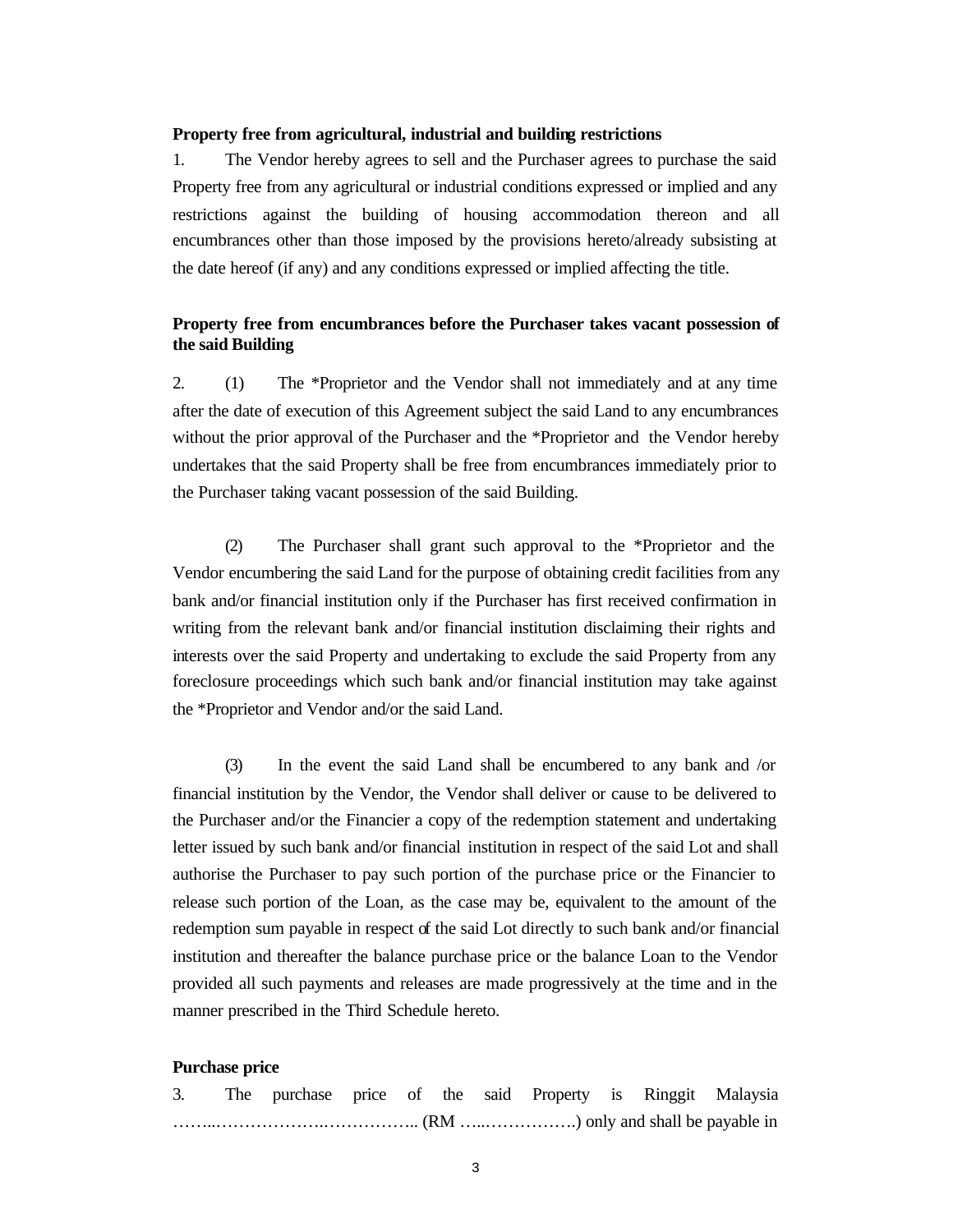the manner hereinafter provided.

### **Schedule of payments**

4. (1) The purchase price shall be paid by the Purchaser to the Vendor by instalments and at the time and in the manner as prescribed in the Third Schedule hereto. The Vendor is not bound to commence or complete the works in the order referred to in Third Schedule and the Purchaser shall pay the instalments according to the stage of works completed by the Vendor provided that any damage to the completed works by subsequent stage of works shall be repaired and made good by the Vendor at its own cost and expense before the Purchaser takes vacant possession of the said Building.

(2) Every notice referred to in the Third Schedule requesting for payment shall be supported by a certificate signed by the Vendor's architect or engineer in charge of the housing development and every such certificate so signed shall be proof of the fact that the works therein referred to have been completed.

## **Loan**

5. (1) If the Purchaser is desirous of obtaining a loan to finance the payment of the purchase price of the said Property the Purchaser shall, within fourteen (14) days after receipt of a stamped copy of the Agreement, make a written application for such loan to the Vendor who shall use its best endeavours to obtain for the Purchaser from a bank, finance company, building society or a financial institution (hereinafter called "the Financier") a loan (hereinafter called "the Loan") and if the Loan is obtained the Purchaser shall, within a reasonable time, execute all necessary forms and documents and pay all fees, legal costs and stamp duty in respect thereof.

(2) The Purchaser shall utilise the whole of the Loan towards the payment of the purchase price of the said Property at the time and in the manner set out in the Third Schedule hereto.

(3) If the Purchaser fails to obtain the Loan due to his ineligibility of income and has produced proof of such ineligibility to the Vendor, the Purchaser shall then be liable to pay to the Vendor only one per centum (1%) of the purchase price and this Agreement shall subsequently be terminated. In such an event, the Vendor shall, within twenty-one (21) days of the date of the termination, refund the Purchaser the balance of the amount paid by the Purchaser.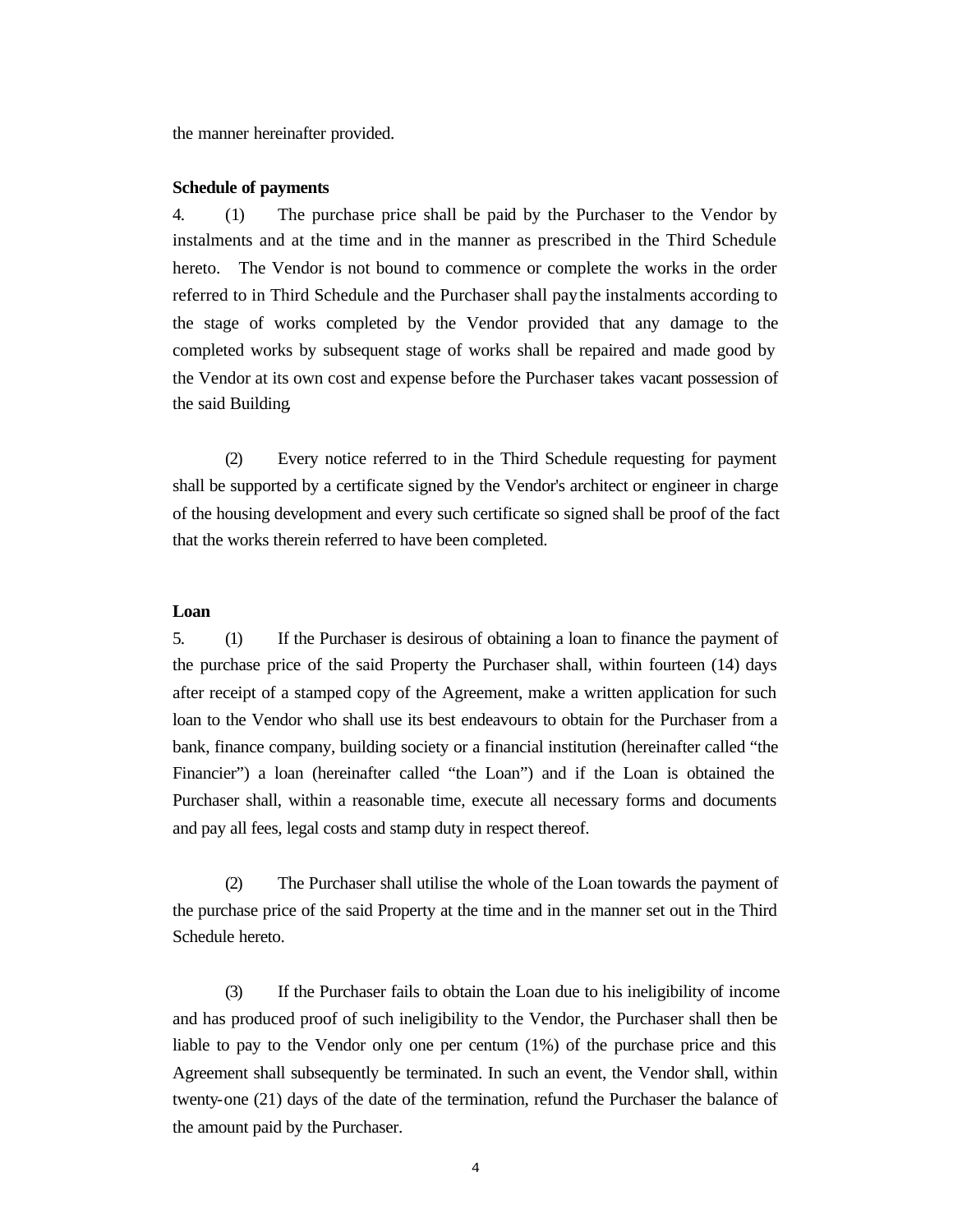(4) Subject to subclause (3), if the Purchaser fails to accept the Loan or defaults in complying with the necessary requirements for the application or is disqualified as a result of which the Loan is withdrawn by the Financier, as the case may be, the Purchaser shall then be liable to pay to the Vendor the whole of the purchase price or such part thereof as shall then remain outstanding.

(5) In the event that the Vendor shall not be able to obtain any loan the Purchaser, the Vendor shall, within fourteen (14) days after receipt of notification of rejection of the loan, inform the Purchaser of the same and the Vendor shall not in any way be liable to the Purchaser for any loss, damage, cost of expense howsoever arising or incurred and such failure to obtain the loan shall not be a ground for any delay in the payment or for any non-payment on due dates of any of the instalments of the purchase price as set out the Third Schedule hereto.

#### **Loans from Federal or State Government or statutory authority**

6. (1) If the Purchaser is desirous of obtaining a loan from the Government of Malaysia or any State Government in Malaysia or any statutory authority which provides loan facilities, the Purchaser shall, within fourteen (14) days after receipt of a stamped copy of the Agreement, inform the Vendor of the same in writing and the Purchaser shall do all acts and things necessary to secure the loan.

(2) If the Purchaser fails to obtain the loan for any reason whatsoever, the Purchaser shall then be liable to pay to the Vendor the whole of the purchase price or such part thereof as shall then remain outstanding.

### **Purchaser's right to initiate and maintain action**

7. The Purchaser shall be entitled on his own volition in his own name to initiate, commence, institute and maintain in any court or tribunal any action, suit or proceeding against the Vendor or any other person in respect of any matter arising out of this Agreement unless a contrary intention is expressed in any agreement, assignment or charge between the Purchaser and the Financier in which case the prior written consent of the Financier must first be obtained.

#### **Time essence of contract**

8. Time shall be the essence of the contract in relation to all provisions of this Agreement.

5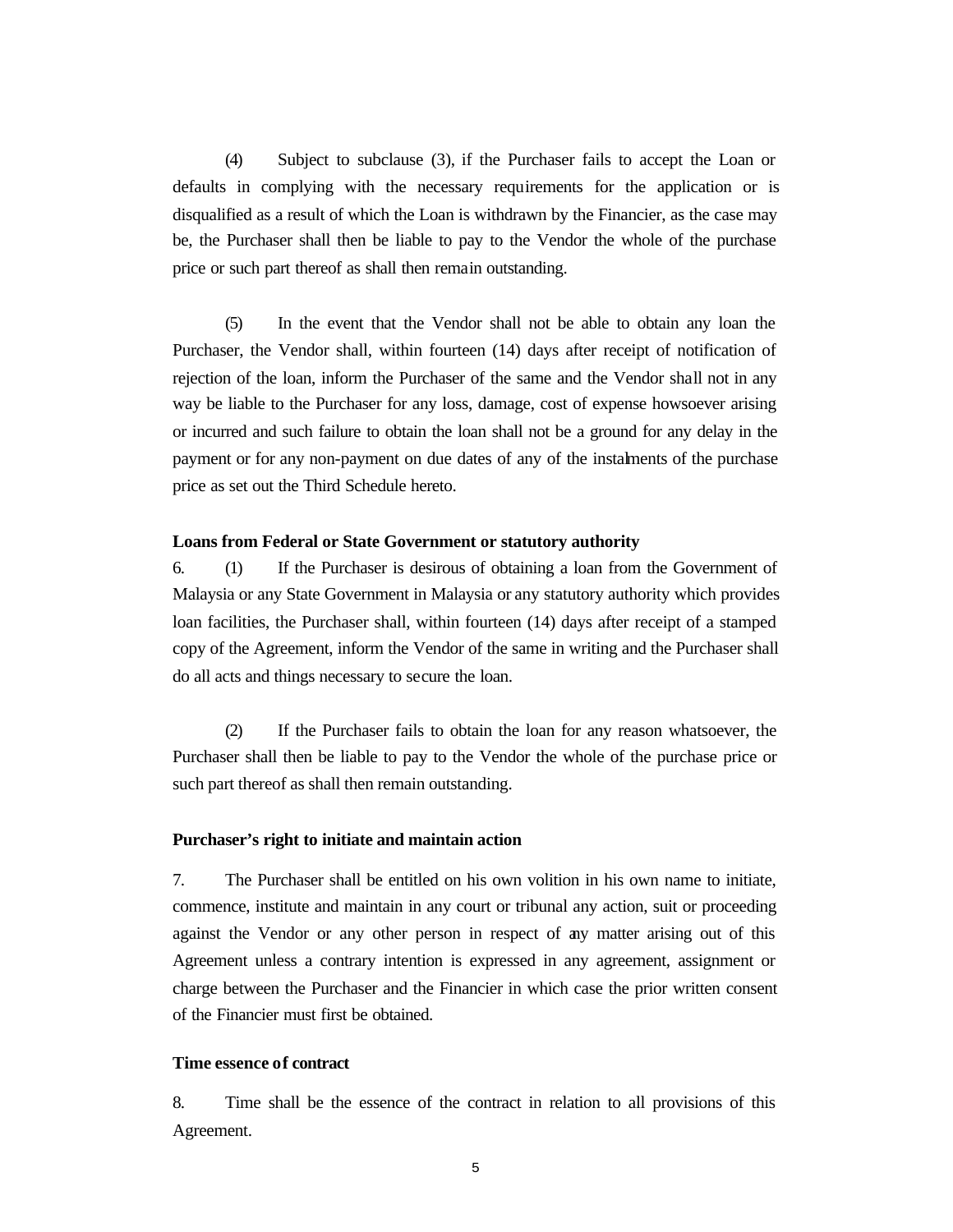#### **Interest on late payments**

9. (1) Without prejudice to the Vendor's right under clause 10 hereof, if any of the instalments set out in the Third Schedule hereto shall remain unpaid by the Purchaser at the expiration of the said period of twenty one (21) working days, interest on such unpaid instalment or instalments shall commence immediately thereafter and be payable by the Purchaser, such interest to be calculated from day to day at the rate of ten per centum (10%) per annum.

(2) The Vendor shall not be entitled to charge interest on late payment in respect of any instalment if the delay in payment of such instalment is due to any one or more of the following:

- (*a*) the relevant progressive claim notice referred to in the Third Schedule hereto furnished by the Vendor to the Purchaser and /or the Financier is not complete or is not in compliance with the requirement of subclause 4(2) hereof;
- (*b*) in the event the said Land is encumbered to any bank and/or financial institution by the Vendor, such bank and/or financial institution shall delay or fail to issue and deliver the redemption statement and undertaking letter in respect of the said Lot to the Purchaser or the Financier;
- (*c*) in the event the said Land is encumbered to any bank and/or financial institution by the Vendor, the Financier shall refuse to release the relevant portion of the Loan equivalent to the progressive payment due on the ground that such progressive payment is insufficient to settle the full redemption sum payable in respect of the said Lot.

### **Default by Purchaser and determination of Agreement**

- 10. (1) If the Purchaser
	- *(a)* subject to subclause (3) below, fails to pay any instalment payable under subclause 4(1) in accordance with the Third Schedule hereto or any part thereof and any interest payable under clause 9 for any period in excess of twenty-eight (28) days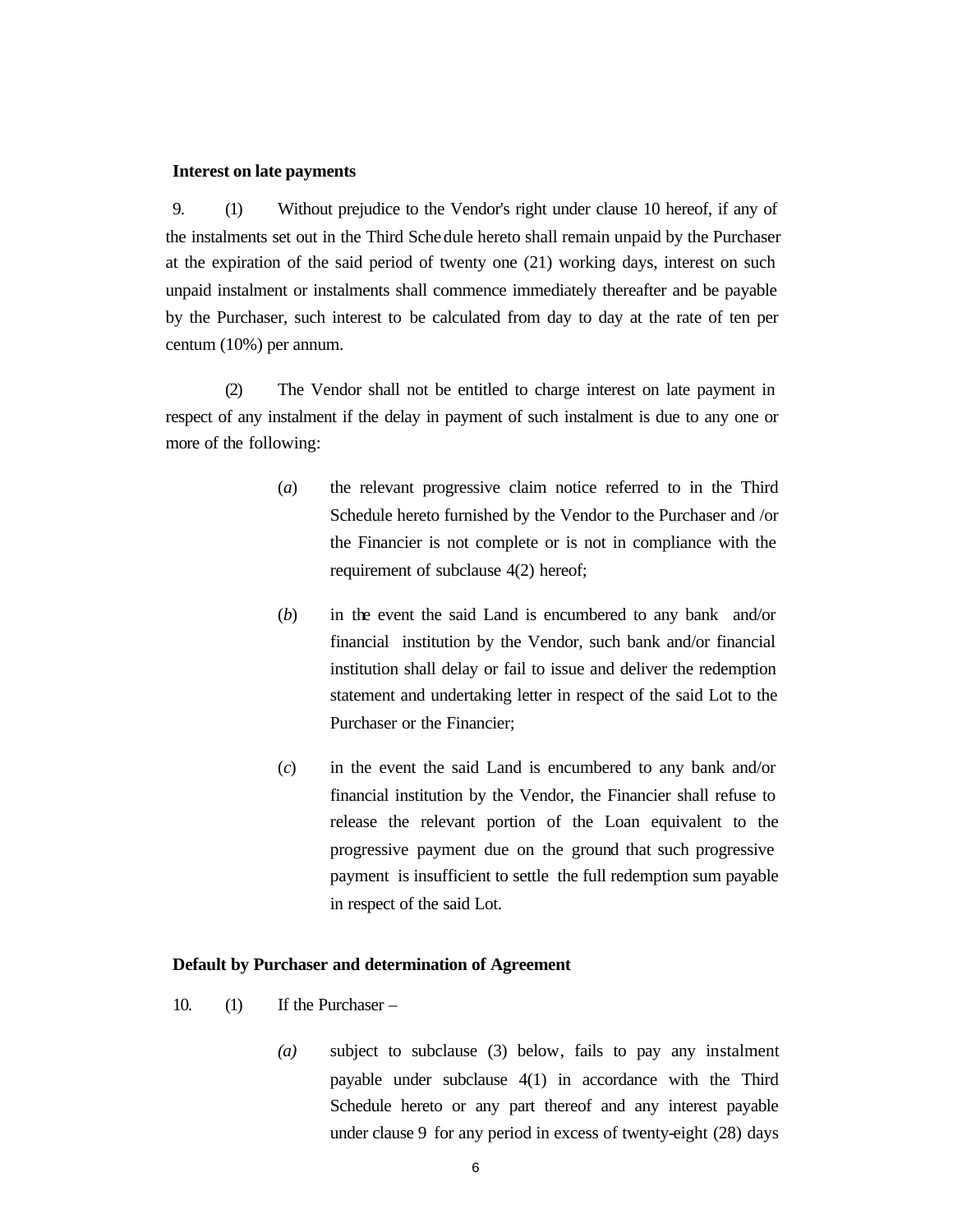after its due date; or

- *(b)* subject to subclause (3) below, fails to pay any sum or sums payable under this Agreement for any period in excess of twentyeight (28) days after its due date; or
- *(c)* commits any breach of or fails to perform or observe any material terms or conditions or covenants herein this Agreement; or
- *(d)* before payment in full of the purchase price of the said Property, commits an act of bankruptcy or enters into any composition or arrangement with his creditors or, being a company, enters into liquidation, whether compulsory or voluntary,

the Vendor may, subject to subclause (2) hereof, annul the sale of the said Property and forthwith terminate this Agreement and in such an event –

- (i) the Vendor shall be entitled to deal with or otherwise dispose of the said Property in such manner as the Vendor shall see fit as if this Agreement had not been entered into;
- (ii) the instalments previously paid by the Purchaser to the Vendor, excluding any interest paid, shall be dealt with and disposed of as follows:
	- *(a)* firstly, all interest calculated in accordance with clause 9 hereof owing and unpaid shall be paid to the Vendor;
	- *(b)* secondly, a sum equal to ten per centum (10%) of the purchase price thereof shall be forfeited to the Vendor; and
	- *(c)* lastly, the residue thereof shall be refunded to the Purchaser;
- (iii) neither party hereto shall have any further claim against the other for costs, damages, compensation or otherwise hereunder; and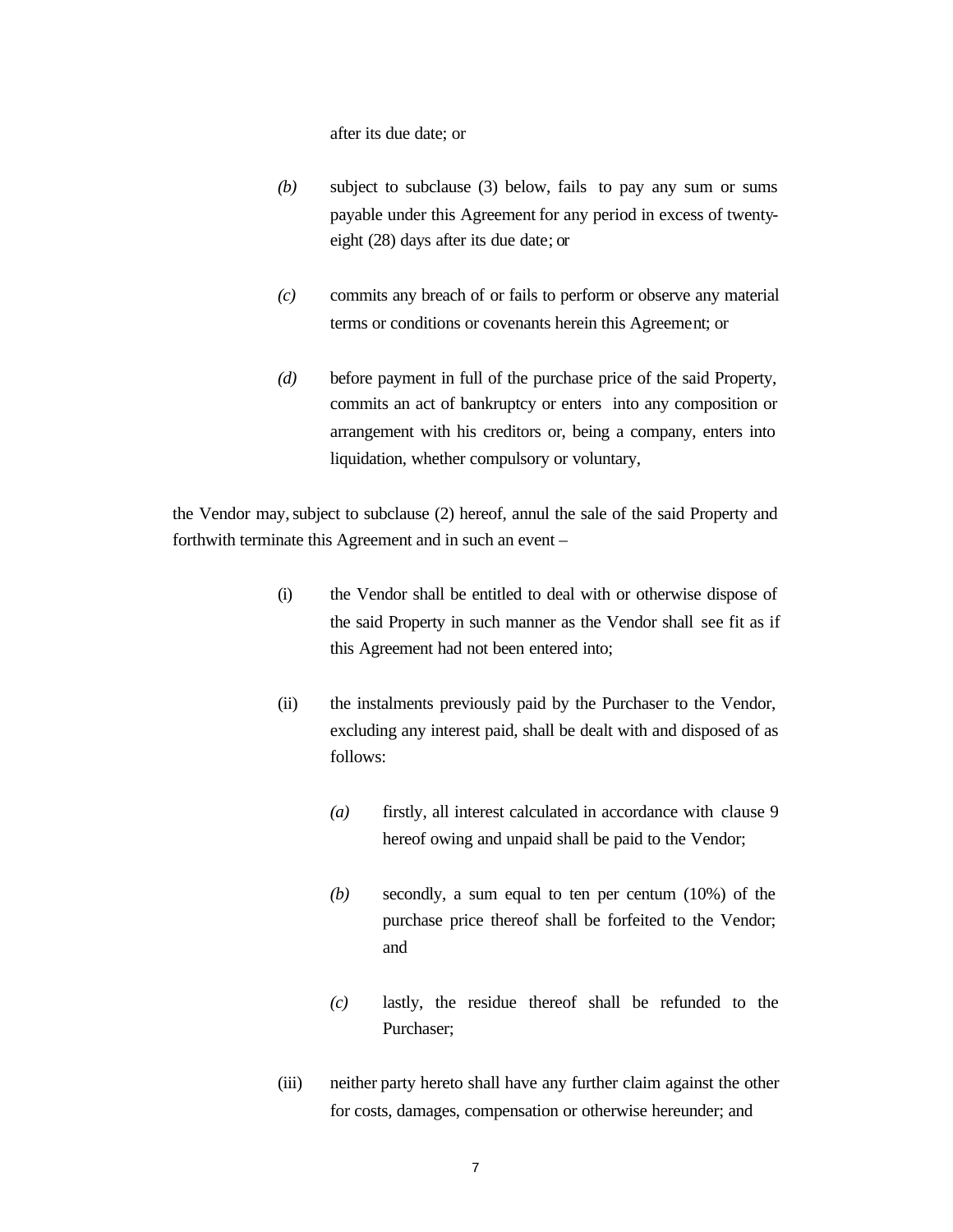(iv) each party hereto shall pay its own costs in the matter.

(2) Upon the occurrence of any of the events set out in paragraph  $10(1)(a)$ , (*b*), (*c*), or (*d*) herein, the Vendor shall give the Purchaser or his solicitors not less than fourteen (14) days notice in writing by A.R. Registered post to treat this Agreement as having been repudiated by the Purchaser and unless in the meanwhile such default and/or breach alleged is rectified or such unpaid instalments and interest are paid or subclause (3) hereof shall apply, this Agreement shall, at the expiration of the said notice at the option of the Vendor be deemed to be annulled.

(3) If the Purchaser shall have before the expiry of the said fourteen (14) days notice obtained approval of the Loan and paid the difference between the purchase price and the Loan and delivered to the Vendor the undertaking letter from the Financier to release the Loan to the Vendor, the Vendor then shall not annul the sale of the said Property and terminate this Agreement unless the Financier shall default in its undertaking to release the Loan to the Vendor or fail to make the first disbursement of the Loan to the Vendor within thirty (30) days from the expiry of the said fourteen (14) days notice.

#### **Separate document of title/transfer of title**

11. (1) Upon the execution of this Agreement the Vendor shall, at its own cost and expense and as expeditiously as possible, obtain the issue of a separate document of title to the said Lot.

(2) Upon the issue of the separate document of title to the said Lot and subject to the payment of the purchase price by the Purchaser to the Vendor in accordance to clause 4(1) and the observance of all the terms and conditions herein provided, the Vendor shall, within twenty-one (21) days, execute a valid and registrable memorandum of transfer of the said Property to the Purchaser, his heir or nominee or lawful assign, as the case may be.

#### **Consent to assignment/sub sale**

12. (1) In the event the separate document of title to the said Lot has not yet been issued and no memorandum of transfer of the said Property has been executed in favour of the Purchaser and provided that the Purchaser has fully paid the purchase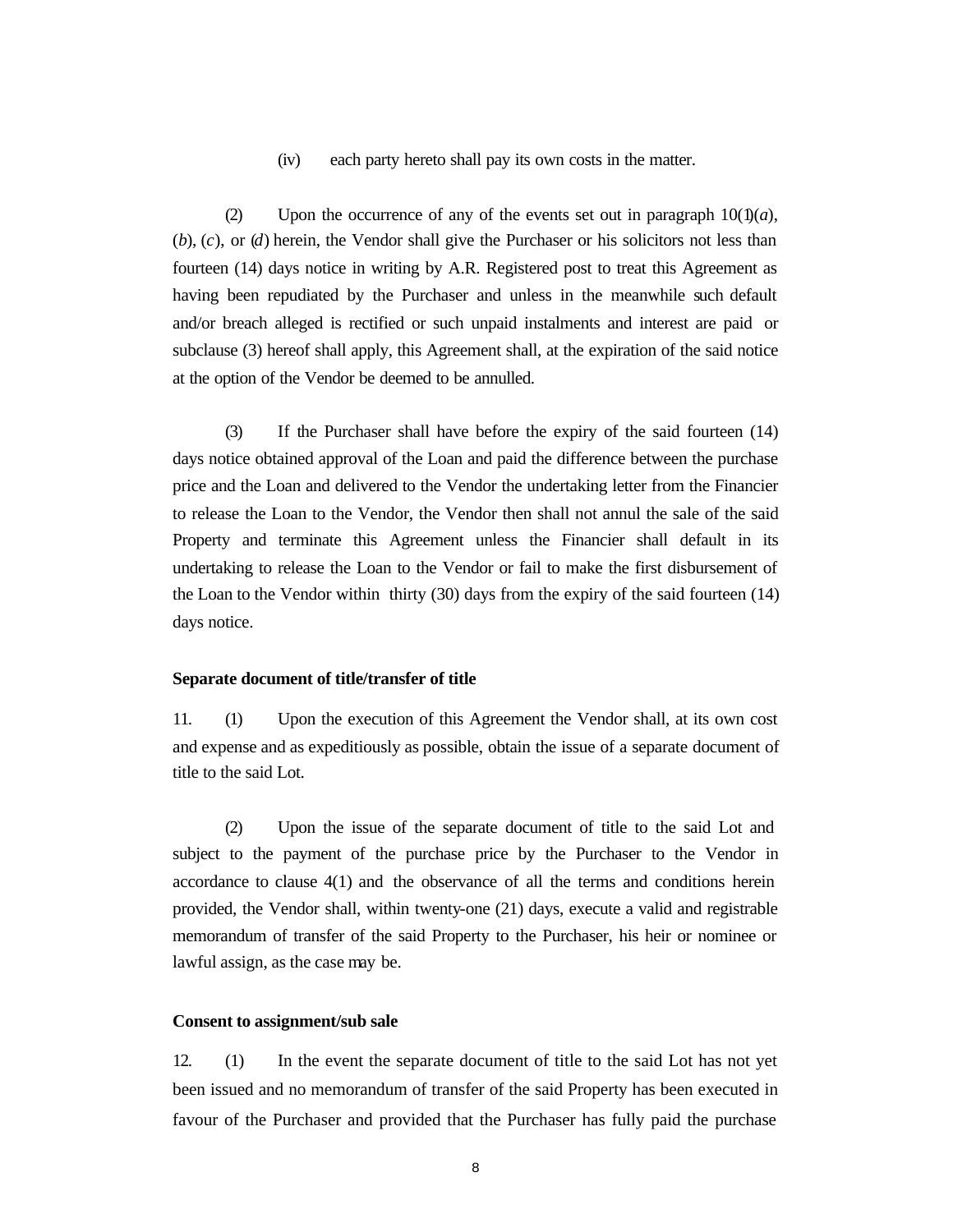price and duly complied with all the terms and conditions and stipulations on the Purchaser's part contained herein, the Vendor shall not, subject to subclause (2) hereof, withhold its consent to any intended sale, transfer or assignment by the Purchaser to any third party (including any bank or financial institution) and the Vendor shall endorse consent to the assignment between the Purchaser and his intended purchaser/assignee within twenty-one (21) days from the date of receipt by the Vendor of such assignment.

(2) The Purchaser shall pay to the Vendor for giving the consent an administrative fee in the sum of five hundred ringgit (RM500.00) or zero point five per centum (0.5%) of the purchase price, whichever shall be lower. No administrative fee shall be payable in respect of any consent in favour of any bank or financial institution or in respect of any consent to a reassignment from the bank or financial institution to the Purchaser. The Vendor shall not require the Purchaser or the intended purchaser/assignee to pay the Vendor's solicitor's fees in any event.

#### **Position and area of the Lot**

13. (1) The position of the said Lot in relation to the other lots shown in the Layout Plan in the First Schedule and the measurements, boundaries and area of the said Lot as given therein are believed but not guaranteed to be correct and if the measurements, boundaries and area of the said Lot shown in the Layout Plan shall be different from its measurements, boundaries and/or area as shown in the Layout Plan shall be different from its measurements, boundaries and/or area as shown in the final document of title when issued, the purchase price of the said Lot calculated at the rate of Ringgit Malaysia ……………………………………………………………………… (RM………………..) only per square metre shall be adjusted accordingly.

(2) The Vendor may only claim from the Purchaser any payment resulting from the adjustment up to a maximum which is equivalent to the value of two per centum (2%) of the total area of the said Lot as shown in the final document of title.

(3) Any payment resulting from the adjustment and required to be paid by the Vendor or the Purchaser, as the case may be, shall be so paid within fourteen (14) days of the issue of the final document of title.

9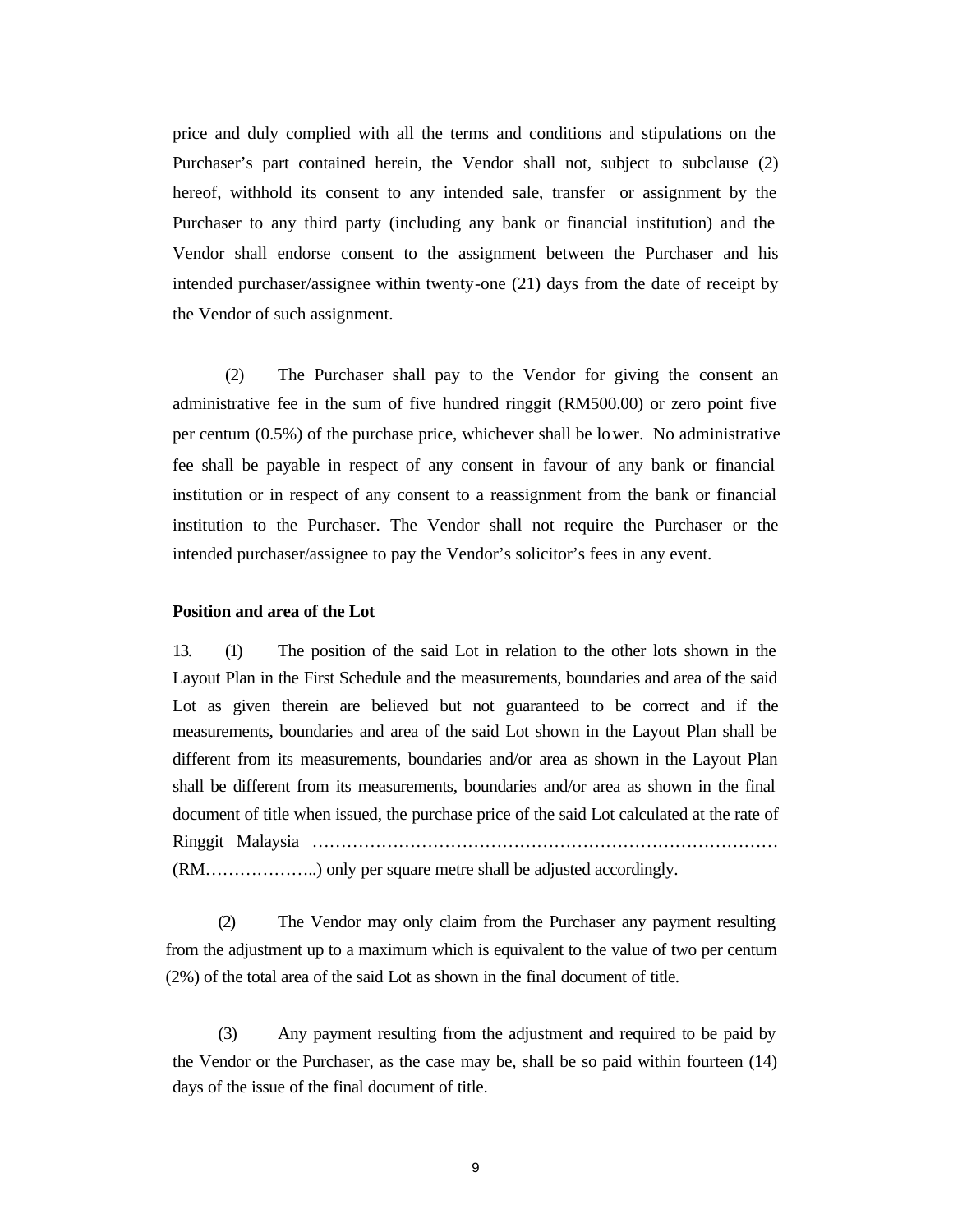(4) The Layout Plan of the housing development, including the said Lot, has been approved by the Appropriate Authority and no alteration to the Layout Plan shall be made or carried out except as may be required or approved by the Appropriate Authority. Such alteration shall not annul the Agreement or be the subject of any claim for damages or compensation by or against any party to the Agreement except where the alteration to the Layout Plan results in a change of the land area or the built-up area.

#### **Materials and workmanship to conform to description**

14. The said Building shall be constructed in a good and workmanlike manner in accordance with the description set out in the Fourth Schedule hereto and in accordance with the plans approved by the Appropriate Authority as in the Second Schedule, which descriptions and plans have been accepted and approved by the Purchaser, as the Purchaser hereby acknowledges. No changes thereto or deviations therefrom shall be made without the consent in writing of the Purchaser except such as may be required by the Appropriate Authority. The Purchaser shall not be liable for the cost of such changes or deviations and in the event that the changes or deviations involve the substitution or use of cheaper materials or the omission of works originally agreed to be carried out by the Vendor the Purchaser shall be entitled to a corresponding reduction in the purchase price herein or to damages, as the case may be.

### **Restriction against variation by Purchaser**

15. (1) The Purchaser shall not carry out or caused to be carried out any variations to the said Building and description therein or any alteration or addition to the said Building or install or caused to be installed any fixtures or fittings therein which would involve the amendment of the approved Building Plan or the submission of further plans without the prior written consent of the Vendor until the relevant Certificate of Fitness for Occupation has been issued.

(2) Where the Vendor agrees to carry out such alterations or additional works for the Purchaser the Vendor shall annex to this Agreement an inventory list of such permissible alterations or additional items with a prefixed schedule of rates or charges in respect thereof and the Purchaser shall pay for the cost of such alterations or additional works within twenty-one (21) working days of the Vendor's request in writing for such payment.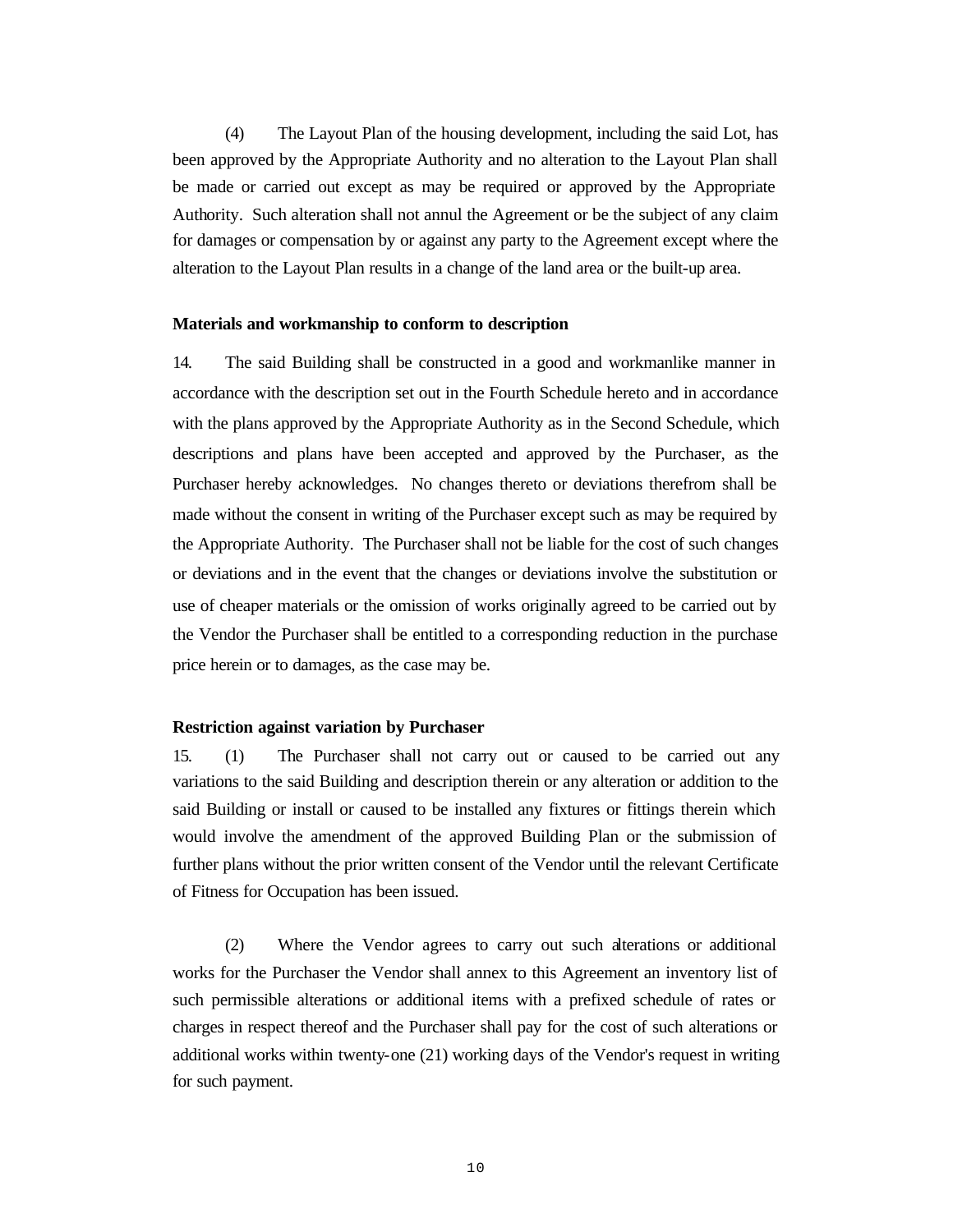#### **# Restriction against change to colour code**

16. Notwithstanding the provisions of clause 15, the Purchaser shall not carry out or cause to be carried out any change in the colour of the exterior of the said Building without the prior written consent of the Appropriate Authority.

#### **Infrastructure and maintenance**

17. The Vendor shall, at its own cost and expenses, construct or cause to be constructed the infrastructure, including the roads, driveways, drains, culverts, water mains and sewerage plants serving the said housing development, in accordance with the requirements and standards of the Appropriate Authority. The Vendor shall also bear all costs and expenses charged by the Appropriate Authority in connection with the provision of facilities and amenities including but not limited to street lighting. On completion of the construction of the infrastructure the Vendor shall do everything possible within its power to have the same taken over and maintained by the Appropriate Authority but until they are so taken over the Purchaser shall, from the date he takes vacant possession or is deemed to have taken vacant possession of the said Property contribute from time to time a fair and justifiable proportion of the cost and expense of their maintenance, upkeep and repair but excluding the cost and expense of maintaining, upkeeping and repairing the areas reserved for roads, open spaces, electricity, substations, sewerage treatment systems and other communal amenities. Apportionment of an appropriate contribution shall be made by a quantity surveyor, architect or engineer appointed by the Vendor or with the approval of the Controller any other competent person appointed by the Vendor*.*

#### **Payment of outgoings**

18. The Purchaser shall be liable for all outgoings including quit rent, rates, taxes, assessment and other charges in respect of the said Property as from the date he takes vacant possession of the said Building or from the date the said Property is transferred to the Purchaser, whichever is earlier and in the event separate document of title to the said Lot has not yet been issued and the said Property is not transferred to the Purchaser at the date he takes vacant possession of the said Building, the Purchaser shall indemnify the Vendor for such outgoings in respect of the said Lot in such proportion as the area of the said Lot bears to the total area of the said Land excluding areas reserved for roads, open spaces, electricity, substations, sewerage treatment systems and other communal amenities and shall continue to pay the same from the date he takes vacant possession of the said Building until the said Property is transferred to him.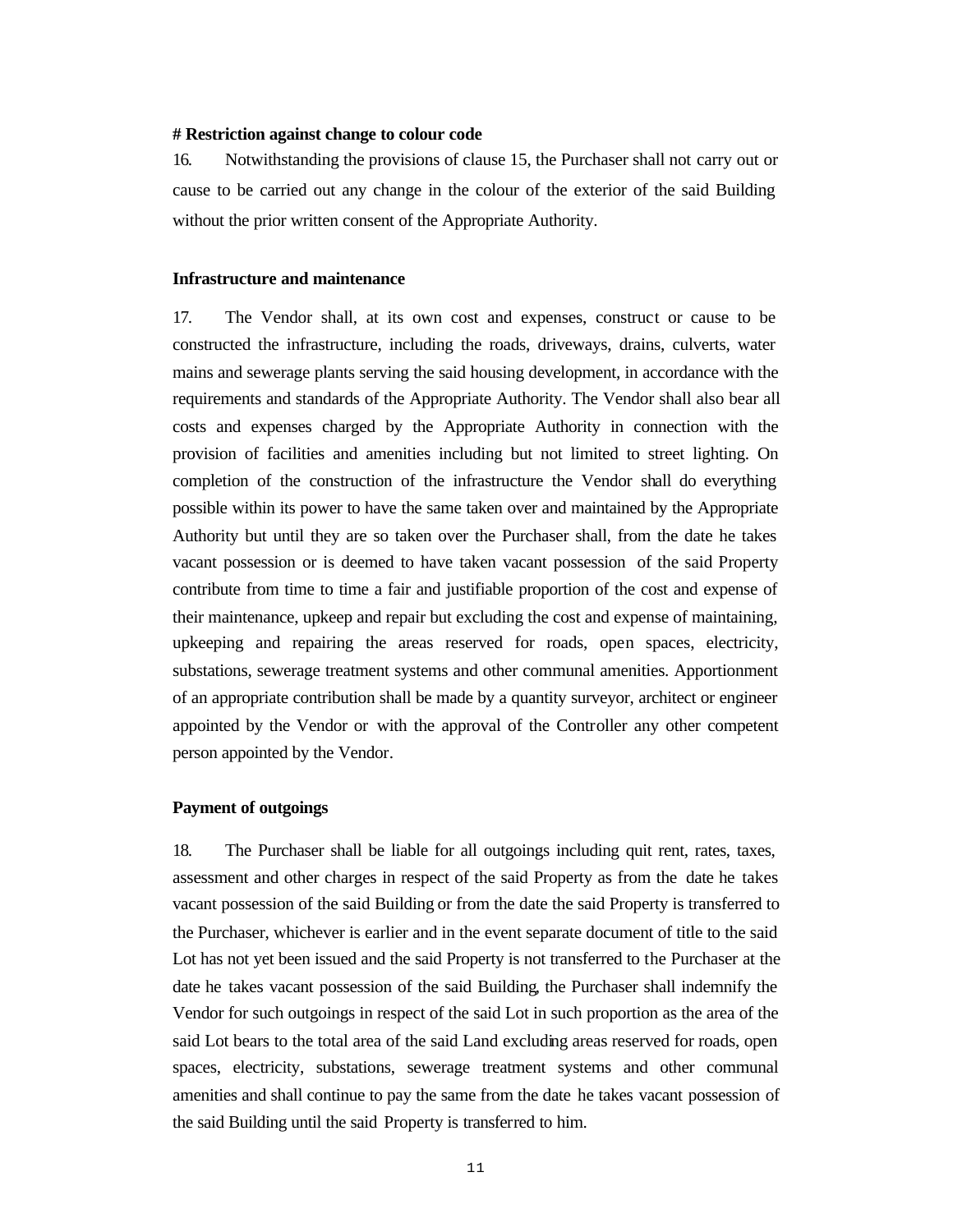#### **Maintenance of services**

19. The Vendor shall provide services, including refuse collection, cleaning of public drains and grass cutting on the road reserves, as from the date he takes vacant possession of the said Building until such services are taken over by the Appropriate Authority but until they are so taken over the Purchaser shall, from the date he takes vacant possession of the said Property, contribute from time to time a fair and justifiable proportion of the cost and expense of such services, such apportionment to be made by a quantity surveyor, architect or engineer appointed by the Vendor or with the approval of the Controller any other competent person appointed by the Vendor. The Purchaser shall pay six (6) months' advance in respect of such contribution at the date he takes vacant possession of the said Building and any payment thereafter shall be payable monthly in advance. Every written notice to the Purchaser requesting for the payment of such contribution from the Vendor shall be supported by a statement issued by the Vendor which shall include a list and description of the services provided, the expenditure incurred and the amount of such contribution due to the Vendor in respect thereof.

## **Water, electricity, gas piping, te lephone trunking**

20. (1) The Vendor shall, at its own cost and expense, lay or cause to be laid all necessary water, electricity and sewerage mains, gas piping (if any) and internal telephone trunking and cabling, to serve the said housing development and at its own costs and expense undertake to apply for the connection of internal water, electricity, sanitary and gas installations (if any) of the said Building to the water, electricity and sewerage mains of the Appropriate Authority, and the gas mains of the relevant authority.

(2) The Purchaser shall be liable for and shall pay, within fourteen (14) days after the receipt of a notice requesting for payment from the vendor, the deposits for the installation of water, electricity and gas meters and the Vendor shall bear all other costs, if any.

(3) The Purchaser may apply for telephone service and shall be liable for and shall pay the deposit for such service.

#### **Compliance with written laws**

21. The Vendor shall, in relation to the said Building to be erected, conform to the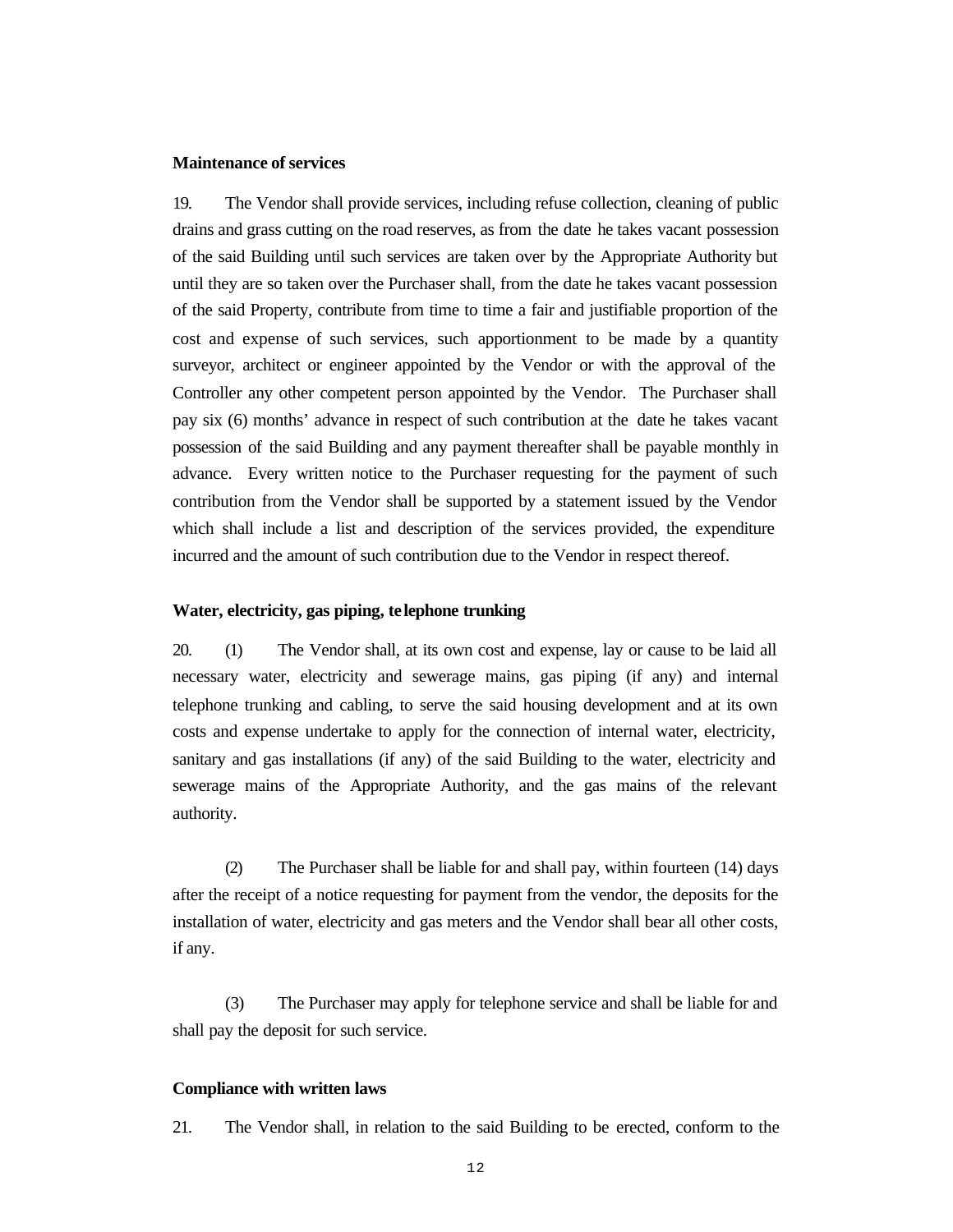provisions and requirements of any written law for the time being in force affecting the said housing development and shall keep the Purchaser indemnified against all fines, penalties or losses incurred by reason of any breach of the provisions of any written laws.

### **New laws affecting housing development**

22. The Purchaser shall not be liable to indemnify the Vendor in the event of an introduction of new laws or the amendment of existing laws which shall impose on the Vendor additional fees, charges or taxes, the payment of which shall be necessary for continuing and completing the development of the said housing development or any part or parts thereof in accordance with the Layout Plan, Building Plan and description therein referred to and the due observance and performance by the Vendor of its obligation and liabilities hereunder.

#### **Time for delivery of vacant possession**

23. (1) Vacant possession of the said Building shall be delivered to the Purchaser in the manner stipulated in clause  $24$  herein within twenty-four  $(24)$  calendar months from the date of this Agreement.

(2) If the Vendor fails to deliver vacant possession of the said Building in manner stipulated in clause 24 herein within the time stipulated in subclause (1), the Vendor shall be liable to pay to the Purchaser liquidated damages calculated from day to day at the rate of ten per centum (10%) per annum of the purchase price from the expiry date of the delivery of vacant possession in subclause (1) until the date the Purchaser takes vacant possession of the said Building. Such liquidated damages shall be paid by the Vendor to the Purchaser immediately upon the date the Purchaser takes vacant possession of the said Building.

(3) For the avoidance of doubt, any cause of action to claim liquidated damages by the Purchaser under this clause shall accrue on the date the Purchaser takes vacant possession of the said Building.

(4) For the purpose of claiming any liquidated damages in the Tribunal of Homebuyer Claims established under section 16B of the Housing Development Act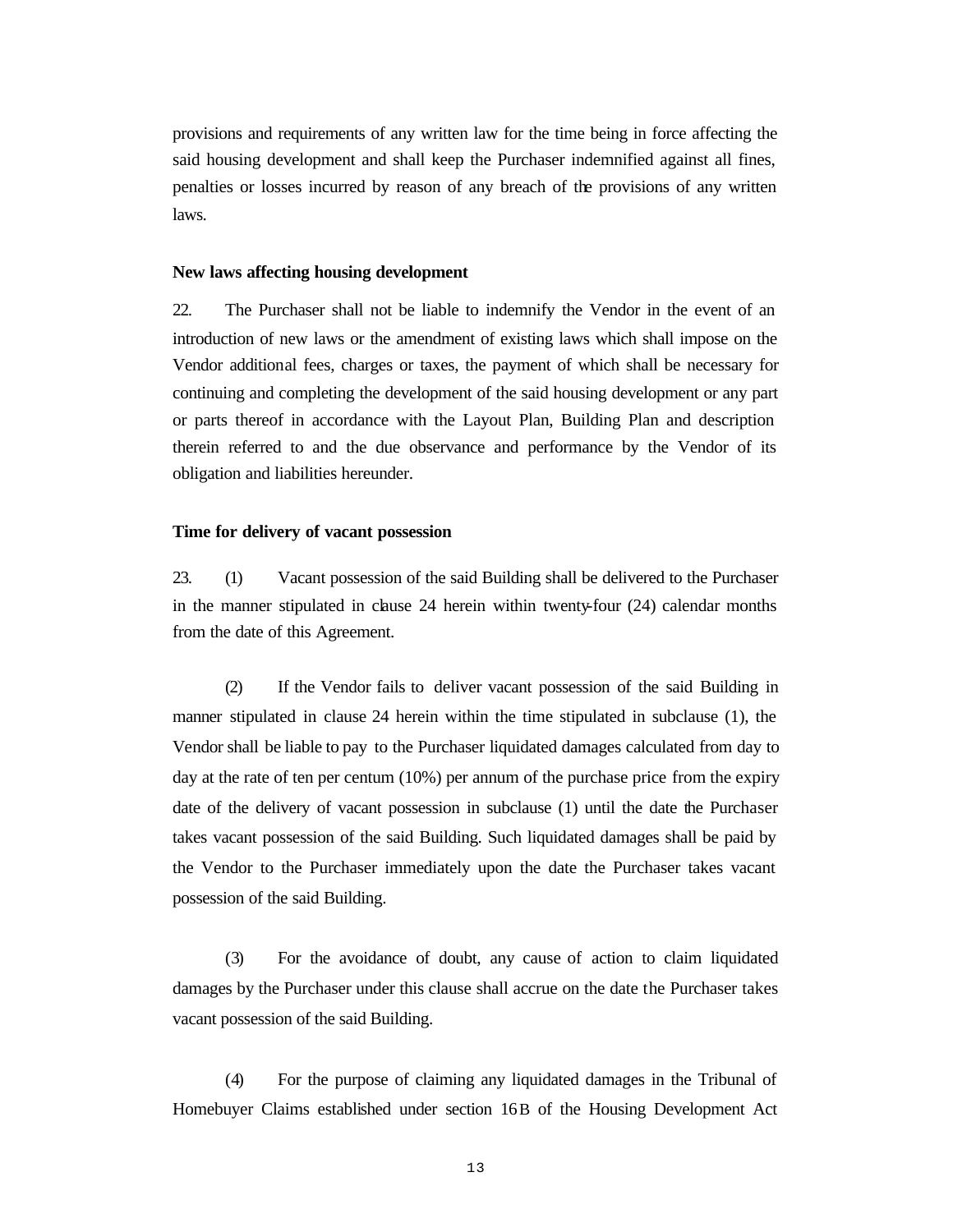1966 [*Act 118*], such claim shall be made not later than twelve (12) months from-

- (*a*) the date of issuance of the certificate of fitness for occupation for the said Building; or
- (*b*) the expiry date of the defects liability period as set out in clause 26.

### **Manner of delivery of vacant possession**

24. (1) Upon the issuance of a Certificate by the Vendor's architect certifying that the construction of the said Building has been duly completed and water and electricity supply are ready for connection to the said Building and the Vendor has applied for the issuance of the Certificate of Fitness for Occupation from the Appropriate Authority in compliance with the relevant provisions of the Uniform Building By-Laws 1984 and the Purchaser having paid all monies payable under subclause 4(1) in accordance with the Third Schedule and all other monies due under this Agreement and the Purchaser having performed and observed all the terms and covenants on his part under this Agreement the Vendor shall let the purchaser into possession of the said Property.

- (2) The delivery of vacant possession by the Vendor shall be supported by-
	- (*a*) a certificate signed by the Vendor's architect certifying that the said Building has been duly constructed and completed in accordance with all relevant Acts, by-laws and regulations and that all conditions imposed by the Appropriate Authority in respect of the issuance of the Certificate of Fitness for Occupation have been duly complied with; and
	- (*b*) a letter of confirmation from the Appropriate Authority certifying that the Form E as prescribed under the Second Schedule to the Uniform Building By-Laws 1984 has been duly submitted by the Vendor and checked and accepted by the Appropriate Authority.

(3) Such possession shall not give the Purchaser the right to occupy and the Purchaser shall not occupy the said Property until such time as the Certificate of Fitness for Occupation for the said Building is issued.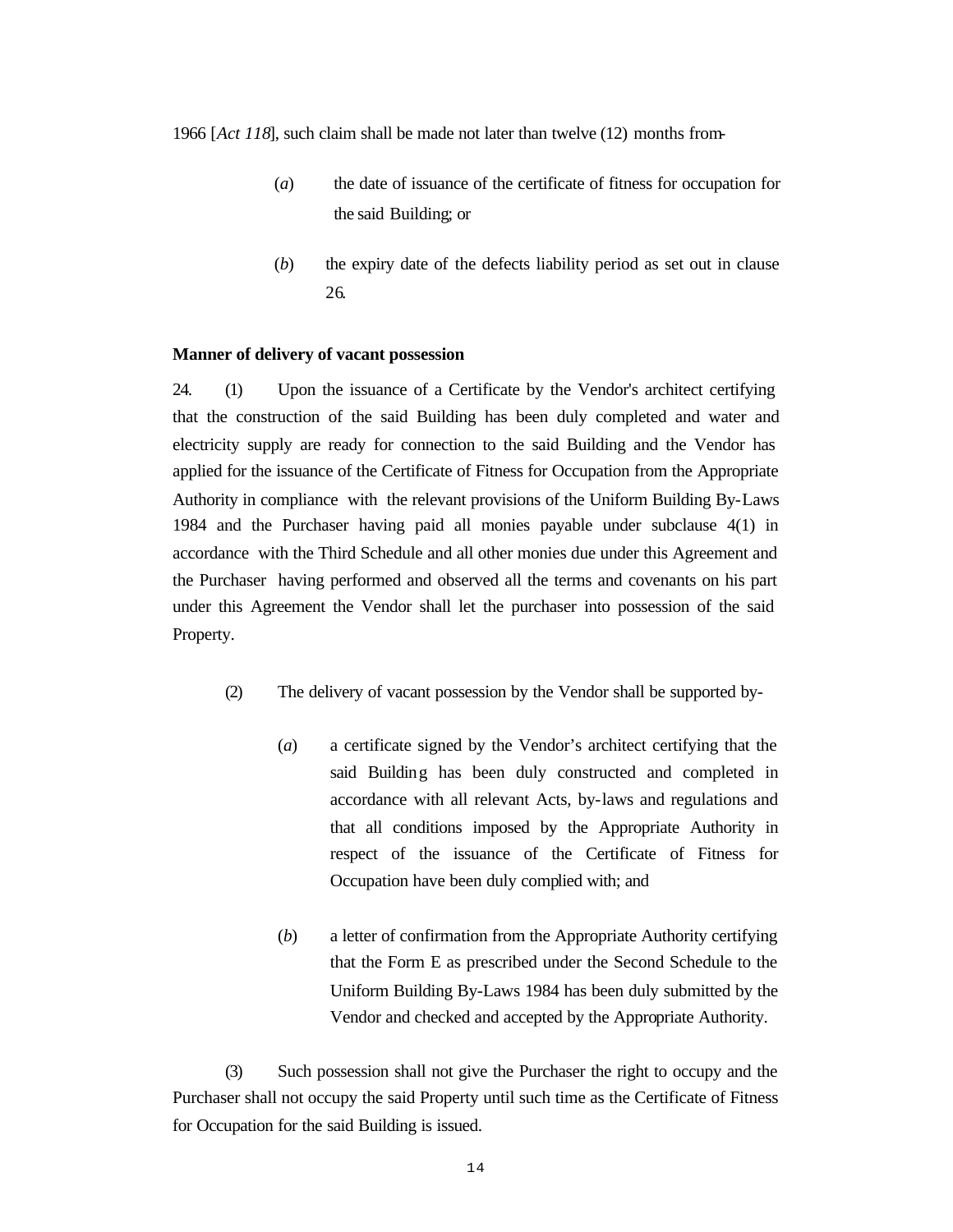(4) Upon the expiry of fourteen (14) days from the date of a notice from the Vendor requesting the Purchaser to take possession of the said Property, whether or not the Purchaser has actually entered into possession or occupation of the said Property, the Purchaser shall be deemed to have taken delivery of vacant possession.

#### **Vendor to obtain the Certificate of Fitness for Occupation**

25. The Vendor shall, pursuant to the application for the Certificate of Fitness for Occupation under subclause 24(1), at its own cost and expenses, duly comply with all the requirements of the Appropriate Authority which are necessary for the issuance of the Certificate of Fitness for Occupation in respect of the said Building.

### **Defect liability period**

26. (1) Any defect, shrinkage or other faults in the said Building which shall become apparent within a period of eighteen (18) calendar months after the date the Purchaser takes vacant possession of the said Building to which water and electricity supply are ready for connection to the said Building, and which are due to defective workmanship or materials or the said Building not having been constructed in accordance with the plans and description as specified in the Second and Fourth Schedule as approved or amended by the Appropriate Authority ,shall be repaired and made good by the Vendor at its own cost and expenses within thirty (30) days of its having received written notice thereof from the Purchaser and if the said defect, shrinkage or other faults in the said Building have not been made good by the Vendor, the Purchaser shall be entitled to recover from the Vendor the costs of repairing and making good the same and the Purchaser may deduct such costs from any sum which has been held by the Vendor's solicitors as stakeholder for the Vendor and subject to subclause (2), the Vendor's solicitors shall release such costs from such sum to the Purchaser within fourteen (14) days after receipt by the Vendor's solicitors of the Purchaser's written demand.

(2) The Purchaser shall, at any time after the expiry of the said period of thirty (30) days, notify the Vendor of the cost of repairing and making good the said defects, shrinkage or other faults before the commencement of the works and shall give the Vendor an opportunity to carry out the works himself within fourteen (14) days from the date the Purchaser has notified the Vendor of his intention to carry out the said works.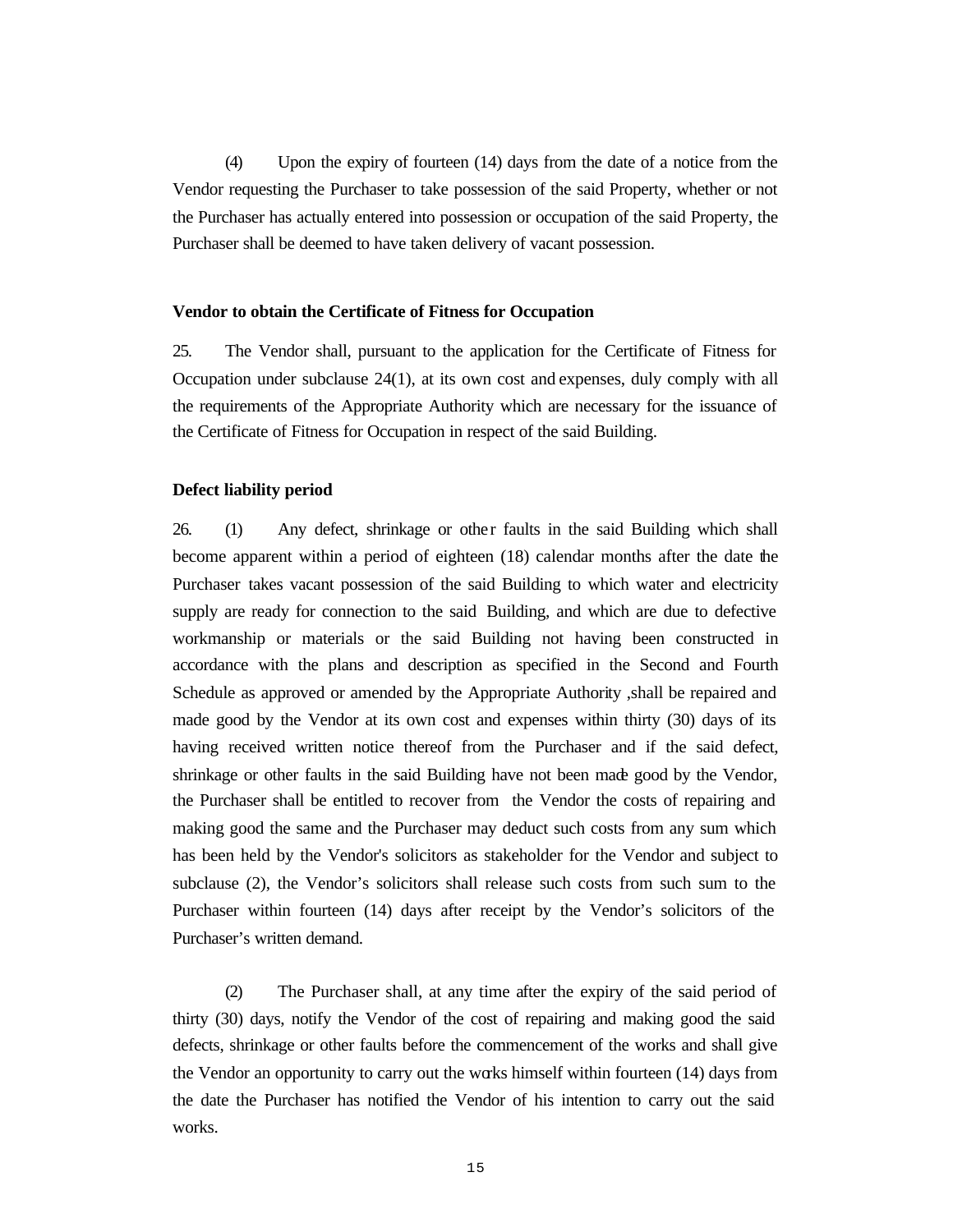#### **Common rights of Purchaser**

27. (1) The Vendor confirms that the said Lot and all other lots shown in the Layout Plan are sold together with free rights and liberties for the Purchaser, his personal representatives, successors in title, his permitted assigns and his servants, agents, licencees and invitees in common with the Vendor and all other persons having the like rights and liberties to use without or with vehicles of every description at all times and for all purposes whatsoever connected with the use and enjoyment of the said Property to pass and repass along, over and upon all roads serving the said housing development and to make all necessary connections and thereafter to use in a proper manner the drains, pipes, cables and wires laid or constructed by the Vendor under or over such roads.

(2) The Vendor hereby undertakes that the purchasers of the lots comprised in the said housing development shall enter into similar covenants and hereby further undertakes to ensure that in the event of any transfer of the said Property from the Purchaser to a subsequent purchaser, the latter shall undertake to be bound by the covenants of this clause which shall continue to apply notwithstanding the completion of the sale and purchase agreement.

### **Service of documents**

28. (1) Any notice, request or demand required to be served by either party hereto to the other under this Agreement shall be in writing and shall be deemed to be sufficiently served –

- (*a*) if it is sent by the party or his solicitors by registered post addressed to the other party's address hereinbefore mentioned and in such case it shall be deemed to have been received upon the expiry of a period of five (5) days of posting of such registered letter; or
- (*b*) if it is given by the party or his solicitors by hand to the other party or his solicitors.

(2) Any change of address by either party shall be communicated to the other.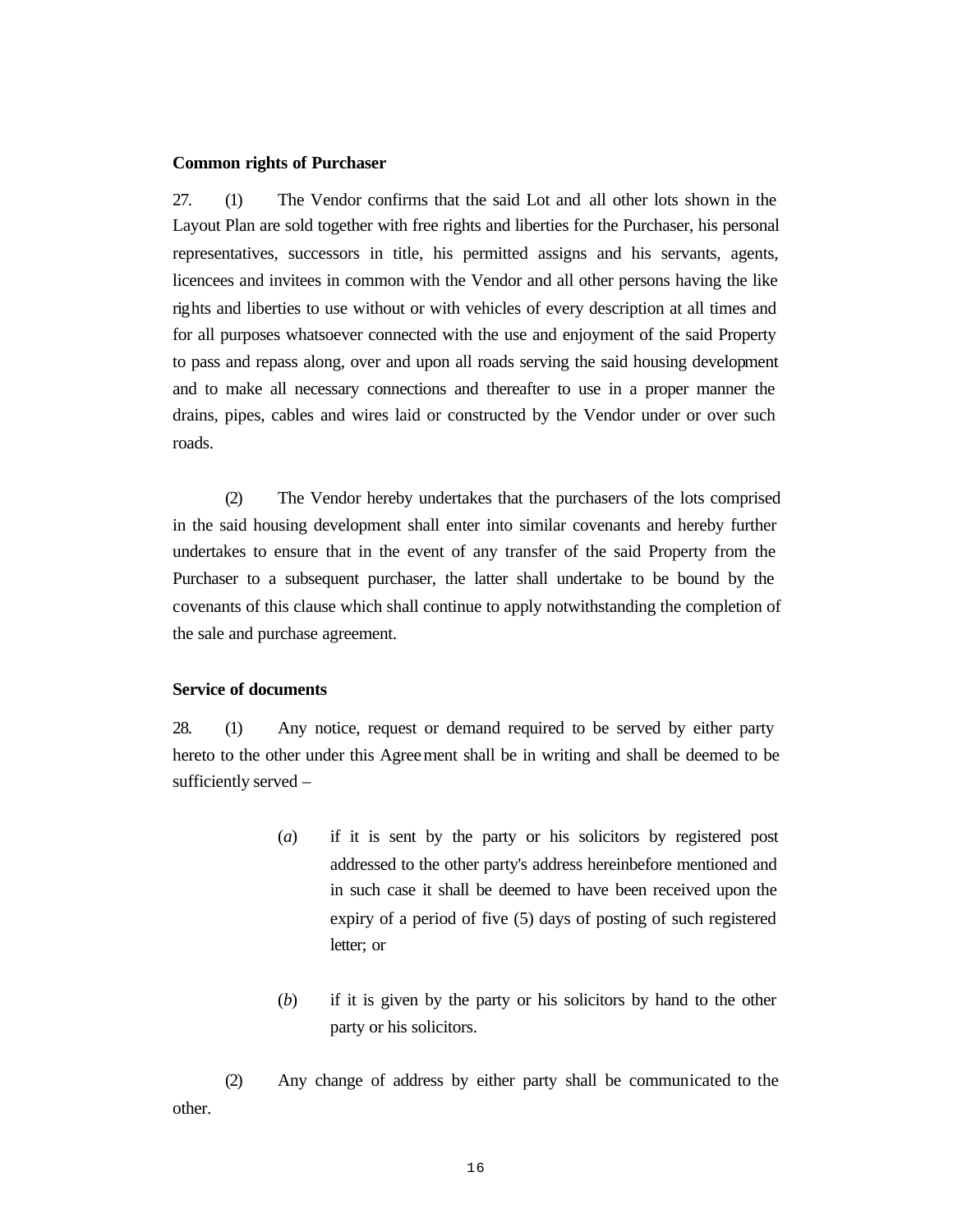### **Stamp and registration fee**

29. The stamp and registration fee for this Agreement and the subsequent transfer of the said Property referred to in subclause 11(2) hereof shall be borne and paid by the Purchaser but each party shall bear its own solicitor's costs.

### **Schedules**

30. The First, Second, Third and Fourth Schedules hereto shall form part of this Agreement and shall be read, taken and construed as an essential part of this Agreement.

### **Interpretation**

- 31. In this Agreement, where the context so admits
	- (*a*) "Appropriate Authority" means any authority for the time being authorised under any written law in force in West Malaysia to approve subdivision of land, building plans, the issue of documents of title and to enforce any other laws related thereto and includes any corporations or private agencies licensed by the Appropriate Authority to provide electricity, telephone, sewerage services and other related services;
	- (*b*) "Controller" means the Controller of Housing appointed under the Housing Development (Control and Licensing) Act 1966;
	- (*c*) "Purchaser" includes his heirs, personal representatives, successors in title and permitted assigns and where there are two or more persons included in the expression "the Purchaser" their liabilities under this Agreement shall be joint and several;
	- (*d*) "ready for connection" means electrical points and water fittings and fixtures have been installed by the Vendor and tested and commissioned by the Appropriate Authority or its authorised agent and supply is available for tapping into individual building units;
	- (*e*) "Vendor" includes its successors in title and permitted assigns; and
	- (*f*) words importing the masculine gender shall be deemed and taken to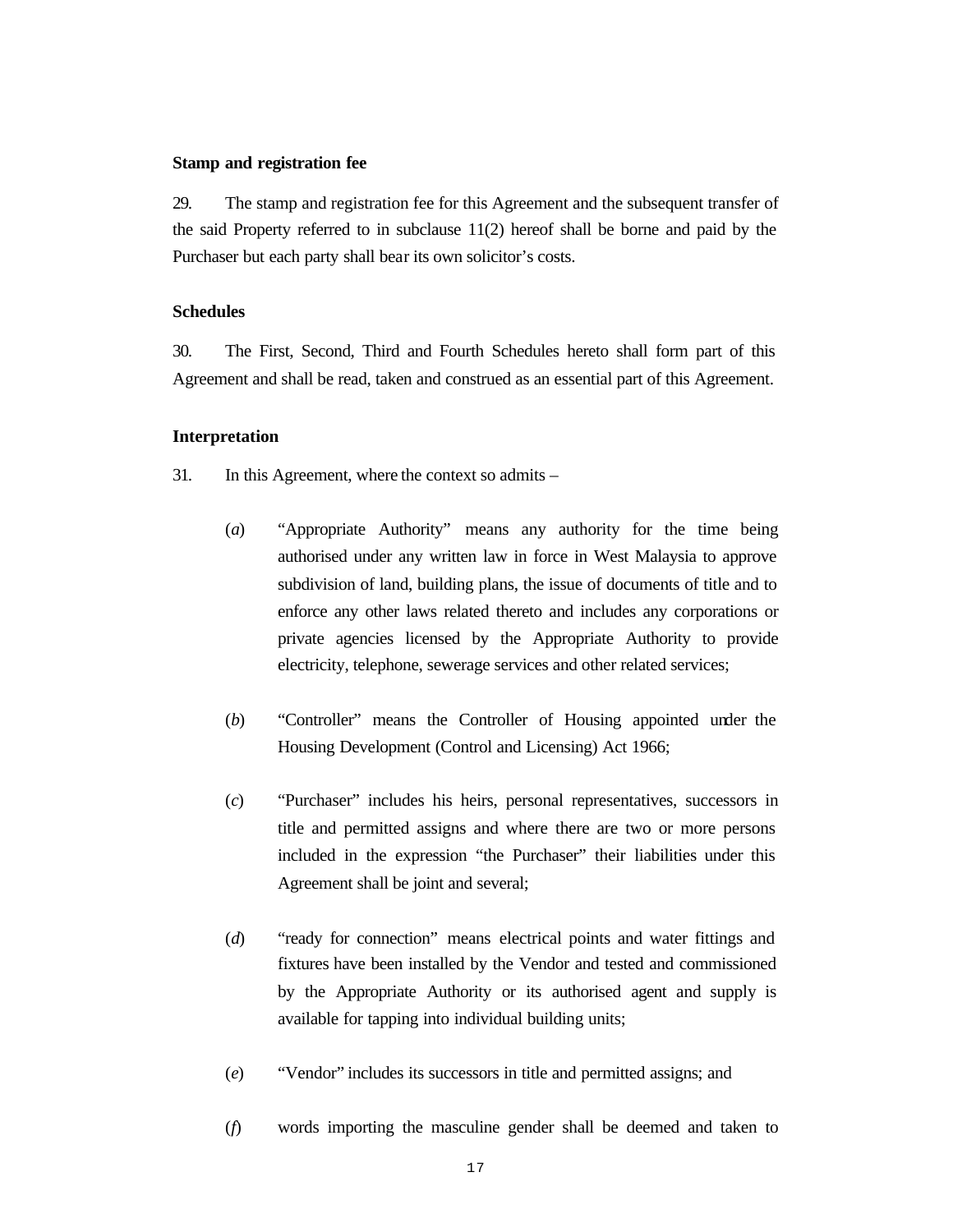include the feminine and neuter genders and the singular to include the plural and vice versa.

### **Persons to be bound by Agreement**

32. This Agreement shall be binding upon the successors in title and permitted assigns of the Vendor, the heirs, personal representatives, successors in title and permitted assigns of the Purchaser \*and the Proprietor .

## FIRST SCHEDULE

(Copy of approved Layout Plan attached)

# SECOND SCHEDULE

(Copy of approved Building Plan attached)

Reference No. :

Name of Appropriate Authority :

### THIRD SCHEDULE

## $(Clause 4(1))$

## **SCHEDULE OF PAYMENT OF PURCHASE PRICE**

|    | <b>Instalments Payable</b>                                                                                                     | $\%$ | Amount    |
|----|--------------------------------------------------------------------------------------------------------------------------------|------|-----------|
| 1. | Immediately upon the signing of this Agreement                                                                                 | 10   | <b>RM</b> |
| 2. | Within twenty-one (21) working days after receipt by<br>the Purchaser of the Vendor's written notice of the<br>completion of - |      |           |
|    | the foundation and footing works of the said<br>$\left(a\right)$                                                               | 10   | RM        |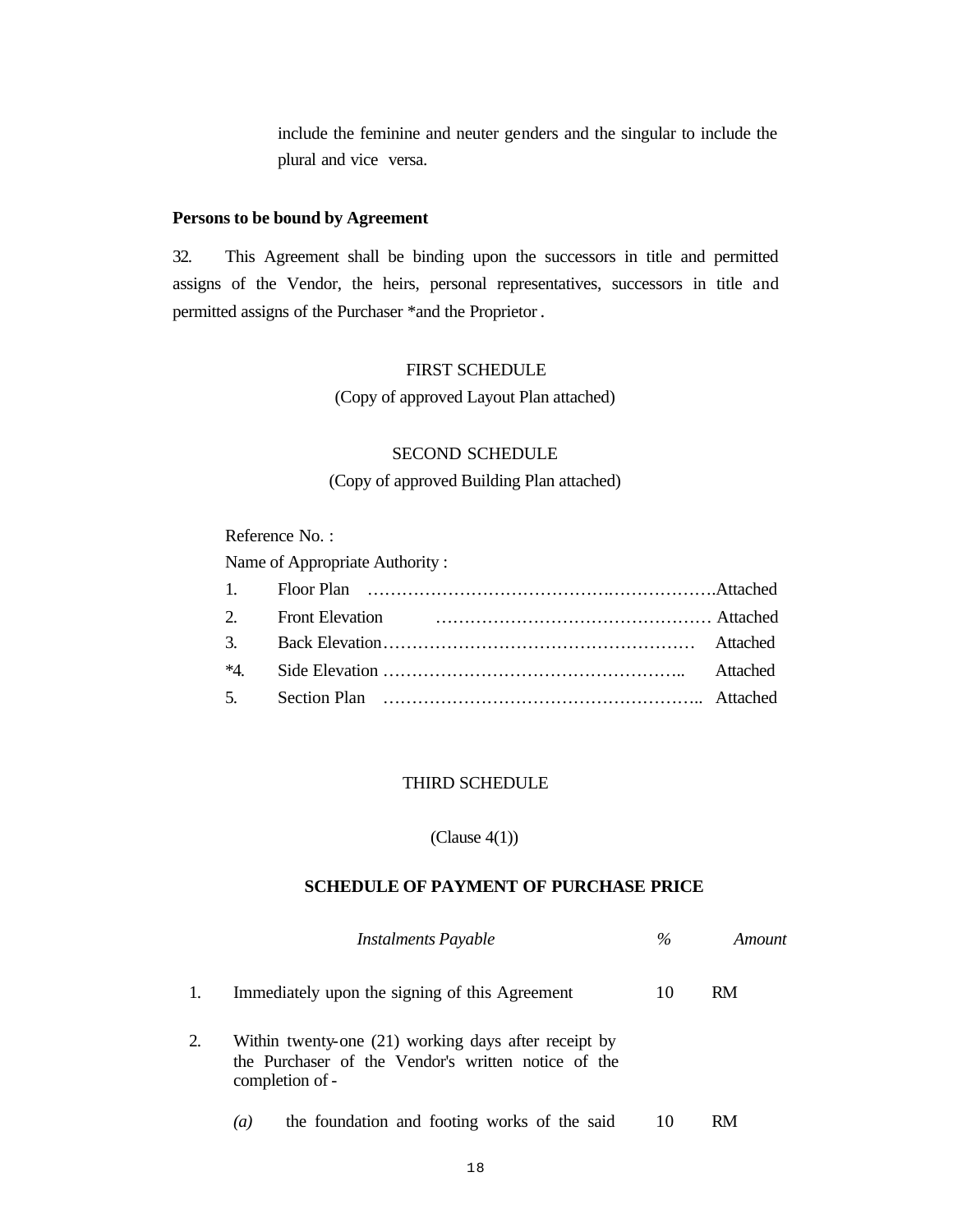Building;

|    | (b)       | the reinforced concrete framework of the said<br><b>Building</b>                                                                                                                                                                                                                                                                                                                | 15   | <b>RM</b> |
|----|-----------|---------------------------------------------------------------------------------------------------------------------------------------------------------------------------------------------------------------------------------------------------------------------------------------------------------------------------------------------------------------------------------|------|-----------|
|    | (c)       | the walls of the said Building with door and<br>window frames placed in position                                                                                                                                                                                                                                                                                                | 10   | <b>RM</b> |
|    | (d)       | the roofing, electrical wiring, plumbing (without<br>fittings), gas piping (if any) and internal<br>telephone trunking and cabling to the said<br><b>Building</b>                                                                                                                                                                                                               | 10   | <b>RM</b> |
|    | (e)       | the internal and external plastering of the said<br><b>Building</b>                                                                                                                                                                                                                                                                                                             | 10   | <b>RM</b> |
|    | (f)       | the sewerage works serving the said Building                                                                                                                                                                                                                                                                                                                                    | 5    | <b>RM</b> |
|    | (g)       | the drains serving the said Building                                                                                                                                                                                                                                                                                                                                            | 5    | <b>RM</b> |
|    | (h)       | the roads serving the said Building                                                                                                                                                                                                                                                                                                                                             | 5    | <b>RM</b> |
| 3. |           | On the date the Purchaser takes vacant possession of<br>the said Building, with water and electricity supply<br>ready for connection                                                                                                                                                                                                                                            | 12.5 | <b>RM</b> |
| 4. |           | Within twenty-one $(21)$ working days after receipt by<br>the Purchaser or the Purchaser's solicitors of the<br>separate document of title to the said Lot together with a<br>valid and registrable Memorandum of Transfer to the<br>Purchaser duly executed by the Vendor or on the date<br>the Purchaser takes vacant possession of the said<br>Building, whichever is later. | 2.5  | <b>RM</b> |
| 5. | follows:- | On the date the Purchaser takes vacant possession of the<br>said Building as in item 3 and to be held by the Vendor's<br>solicitor as stakeholder for payment to the Vendor as                                                                                                                                                                                                  | 5    | RM        |
|    | (a)       | two point five per centum $(2.5\%)$ at the expiry<br>of six (6) months after the date the Purchaser<br>takes vacant possession of the said Building;                                                                                                                                                                                                                            |      |           |
|    | (b)       | two point five per centum $(2.5%)$ at the expiry<br>of eighteen (18) months after the date the<br>Purchaser takes vacant possession of the said<br><b>Building</b>                                                                                                                                                                                                              |      |           |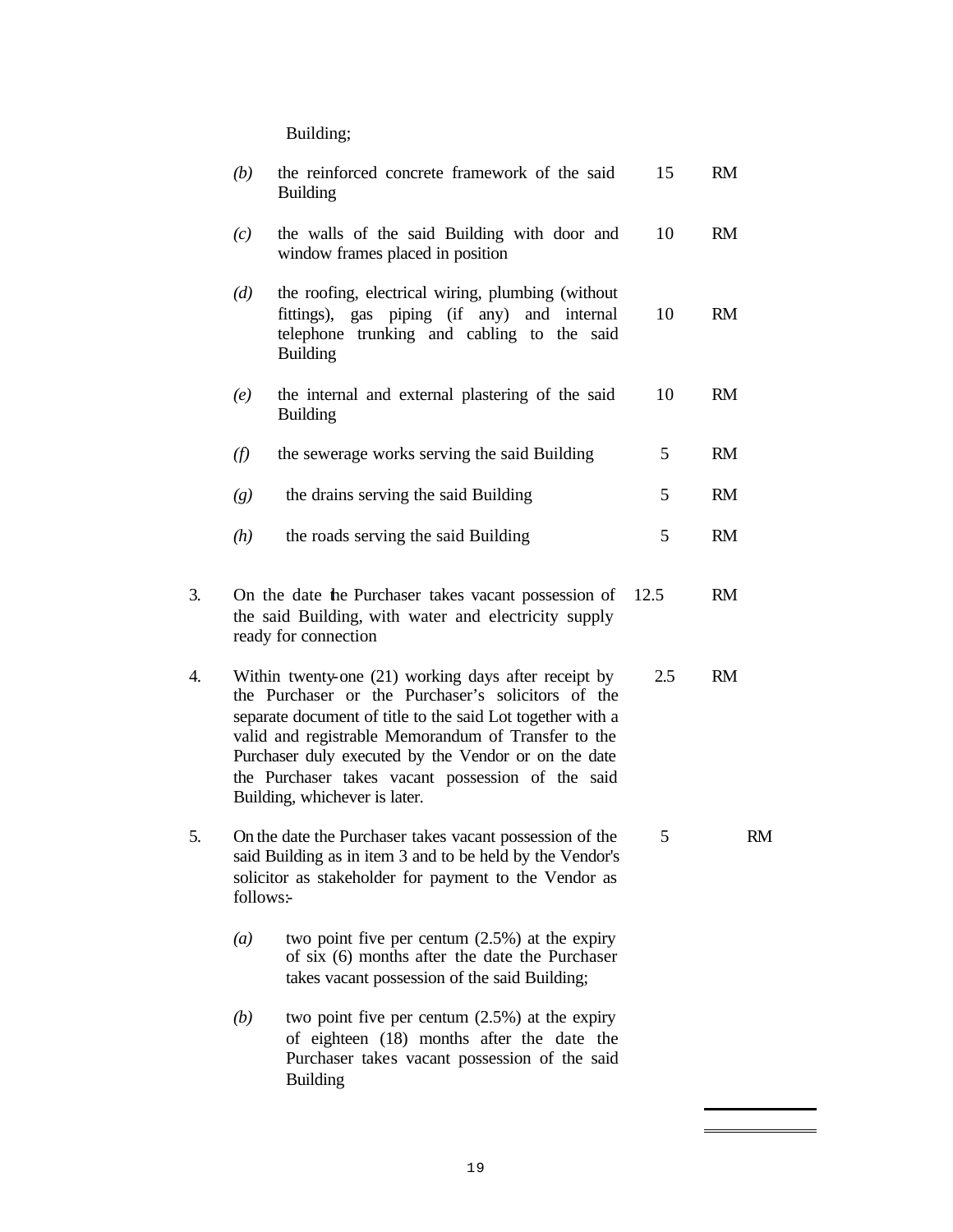TOTAL **100 RM**

## FOURTH SCHEDULE

## (Clause 14)

# BUILDING DESCRIPTION

- *(a)* Structure :
- *(b)* Brick :
- *(c)* Roofing tiles :
- *(d)* Roof timber :
- *(e)* Ceiling :
- *(f)* Windows :
- *(g)* Doors :
- *(h)* Locks :
- *(i)* Decoration :
- *(j)* Flooring :
- *(k)* Wall tiles :
- *(l)* Sanitary installation :
- *(m)* Electrical installation :
- *(n)* Fencing :
- *(o)* Turfing :
- \*(*p*) Gas piping :
- (*q*) Internal telephone trunking and cabling :

**IN WITNESS WHEREOF** the parties have set their hands the day and the year first above written.